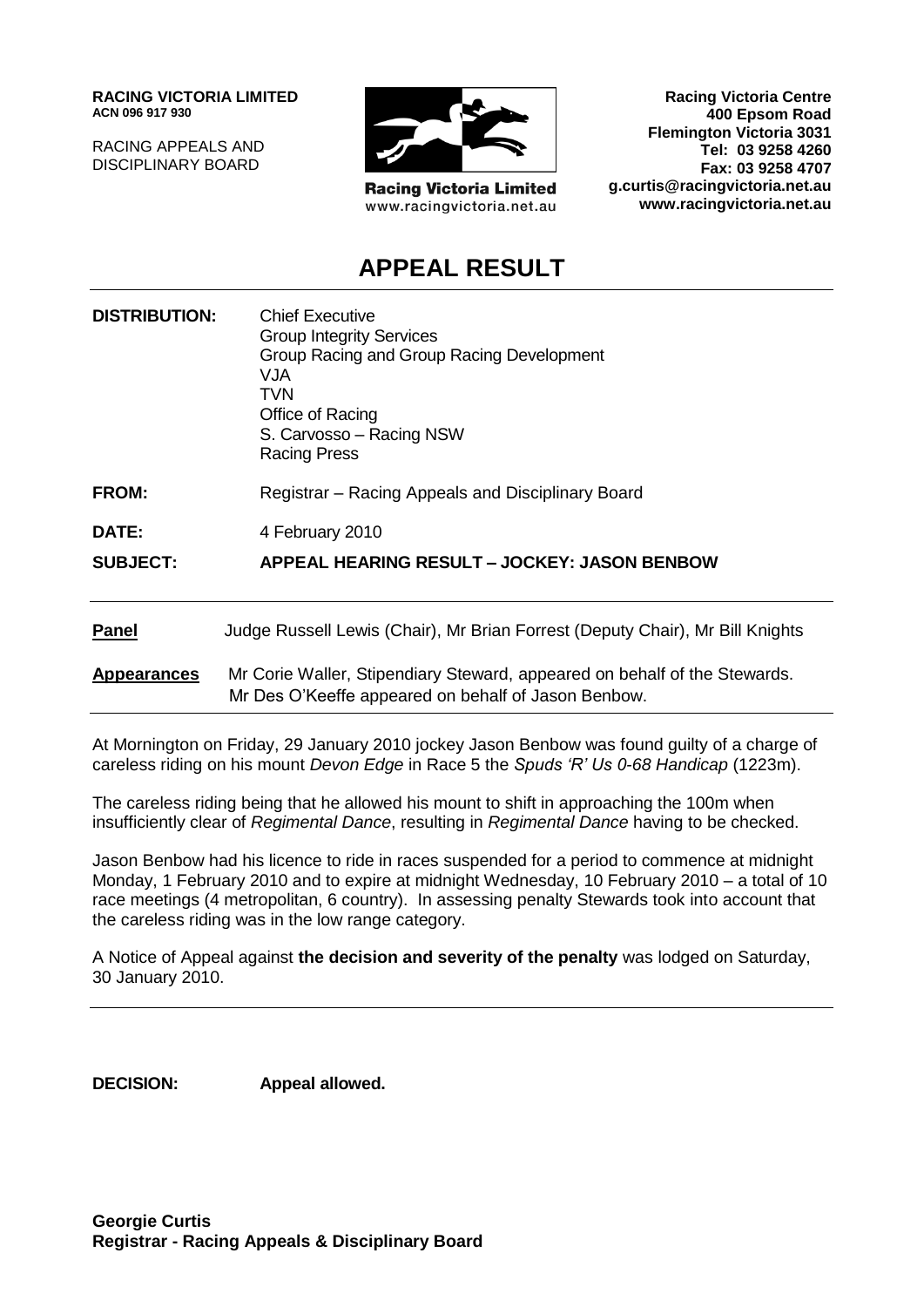# **TRANSCRIPT OF**

# **PROCEEDINGS**

## **RACING APPEALS AND DISCIPLINARY BOARD**

\_\_\_\_\_\_\_\_\_\_\_\_\_\_\_\_\_\_\_\_\_\_\_\_\_\_\_\_\_\_\_\_\_\_\_\_\_\_\_\_\_\_\_\_\_\_\_\_\_\_\_\_\_\_\_\_\_\_\_\_\_\_\_

## **HIS HONOUR JUDGE R.P.L. LEWIS, Chairman MR B. FORREST, Deputy Chairman MR B. KNIGHTS**

#### **EXTRACT OF PROCEEDINGS**

## **DECISION**

## **IN THE MATTER OF THE SPUDS 'R' US 0-68 HANDICAP OVER 1223 METRES AT MORNINGTON ON 29/1/10**

## **JOCKEY: JASON BENBOW**

#### **MELBOURNE**

#### **THURSDAY, 4 FEBRUARY 2010**

MR C. WALLER appeared on behalf of the Stewards

MR D. O'KEEFFE appeared on behalf of the Appellant